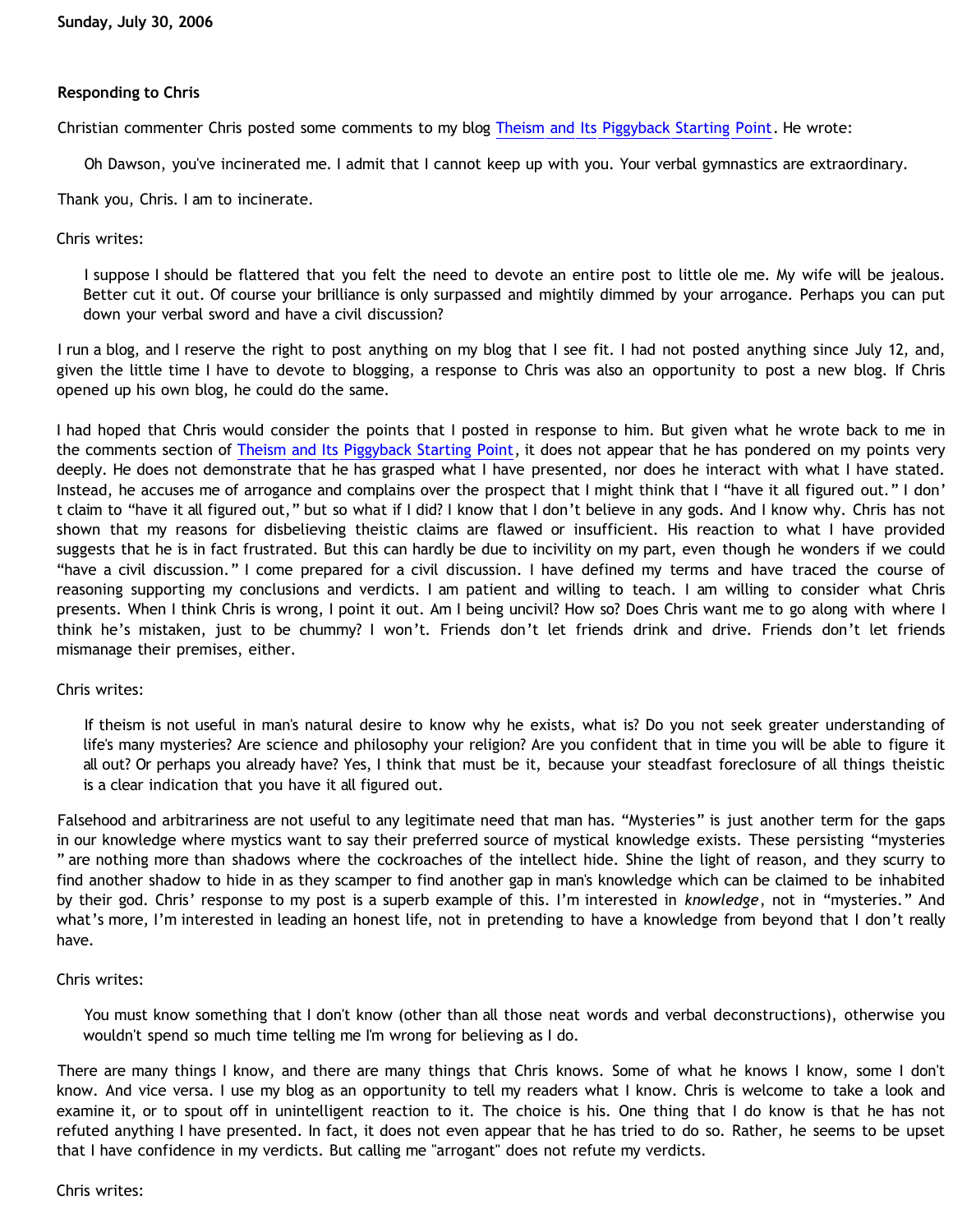The universe existing is not in question. The questions are why it exists and how did it come to exist? I believe you made the claim, perhaps it was someone else, that the universe is eternal. It doesn't have a starting point. That claim can be nothing more than a statement of faith, since no evidence is offered to back it up.

So that my readers can understand where I'm coming from, let's consider Chris' questions one by one:

#### 1. Why does the universe exist?

This kind of question is invalid because it commits the fallacy of the stolen concept. The fallacy of the stolen concept occurs when a thinker makes use of a concept while denying or ignoring concepts or conditions on which that concept depends. As such, it constitutes a breach of the knowledge hierarchy. For example, suppose someone told you that geometry is a valid science, but basic arithmetic is always wrong. The problem here is that geometry builds on the truths of basic arithmetic. So if arithmetic is always wrong, how can geometry, which makes use of arithmetic principles, be valid? Suppose someone makes the claim "There is no such thing as consciousness." Would you accept this claim? Does not the individual making that claim need to be conscious in order to make that claim? Do his hearers not have to be conscious in order to hear and consider his claim? In fact, he is performatively affirming the concept 'consciousness' by forming and making a statement, but his statement is denying the existence of the faculty which makes this possible.

Now consider the question "Why does the universe exist?" Let's focus first on the nature of questions which ask "why" something happened or is the case. Typically these are purposive inquiries: those who ask them are seeking to discover the purpose or motivation of an action or decision. We can ask, for instance, why did Billy stay home from school today? Naturally we suppose there is some rationale behind Billy's decision to stay home from school, but not knowing what it is, we ask the question. There's purpose here: Billy tells us that he was sick, and he stayed home to recuperate. We can accept this because Billy is a human being, and human beings possess the faculty of consciousness capable of conceptual thought, and are thus capable of making purposive decisions like this. What's clear here is that Billy has to exist in order to make any decisions, and he exists in the context of other things existing around him in making decisions. So existence is obviously a precondition to purposive action, and therefore also of questions inquiring about purposive action.

But when we get to the universe, are such questions valid? Well, what is the universe? I have already stated what I mean by this term. The universe is the sum total of all that exists. If something exists, it is by virtue of its existence a member of this sum totality called the universe. To ask *why* the universe exists is to ask why the sum totality of everything that exists, exists. But since questions of purpose can only be meaningful in the context of what exists, such questions can only apply *within the universe*, not to the universe itself. The universe exists by itself; it does not exist within something greater than itself. This follows from its definition as *the sum totality of what exists*. Since the question applies purposive inquiry to the universe as a whole, it ignores the fact that the universe is all there is, thus committing the fallacy of the stolen concept. If the universe is everything that exists, there's nothing outside the universe to satisfy the question on its own terms.

Also, the question "why does the universe exist?" begs the question against the position affirming the eternal universe by assuming what the advocate of the non-eternal (or "created") universe is called to prove, namely that the universe is here to satisfy or fulfill some extra-universal purpose. Where does the theist validate this assumption? Indeed, he seems unaware that this assumption is built into his question, and yet it is plainly there.

#### 2. How did the universe come to exist?

I think questions like this are also clearly invalid. Since the universe is everything that exists, the question ignores that the only alternative to the universe is non-existence as such, which is nothing. Such questions ignore the fact that no matter what exists, if it exists, it exists within the totality of all that exists. So, the question requires that we start with *non-existence* - i.e., with *nothing*, since it does not allow anything to already be existing. At this point we have an unsolvable problem: if nothing exists, what can happen? Action requires something that exists to do the acting, so postulating any action necessarily assumes that something exists to do the acting so postulated. Theists are always telling us that the universe could not have created itself. I agree with this, but for slightly different reasons. I don't think that the totality of all that exists could have brought itself into existence, for an act of bringing anything about requires that something exist to do the bringing about in the first place. But since I start with existence, not with non-existence, I do not partake in the theist's unsolvable conundrum.

The theist does not have a problem with something existing eternally, *so long as it is a form of consciousness*, namely his deity. But if a deity exists, it would merely be a part of the totality of what exists, by virtue of its existence, whether hypothetical or actual. That is, it would be a part of the universe, since the universe is the totality of what exists. But the theist finds this unsatisfying, not for intellectual reasons (for we will see that an eternal universe is intellectually valid), but for emotional reasons. The alternatives to his god-belief are considered depressing, therefore he will deny all reasoning which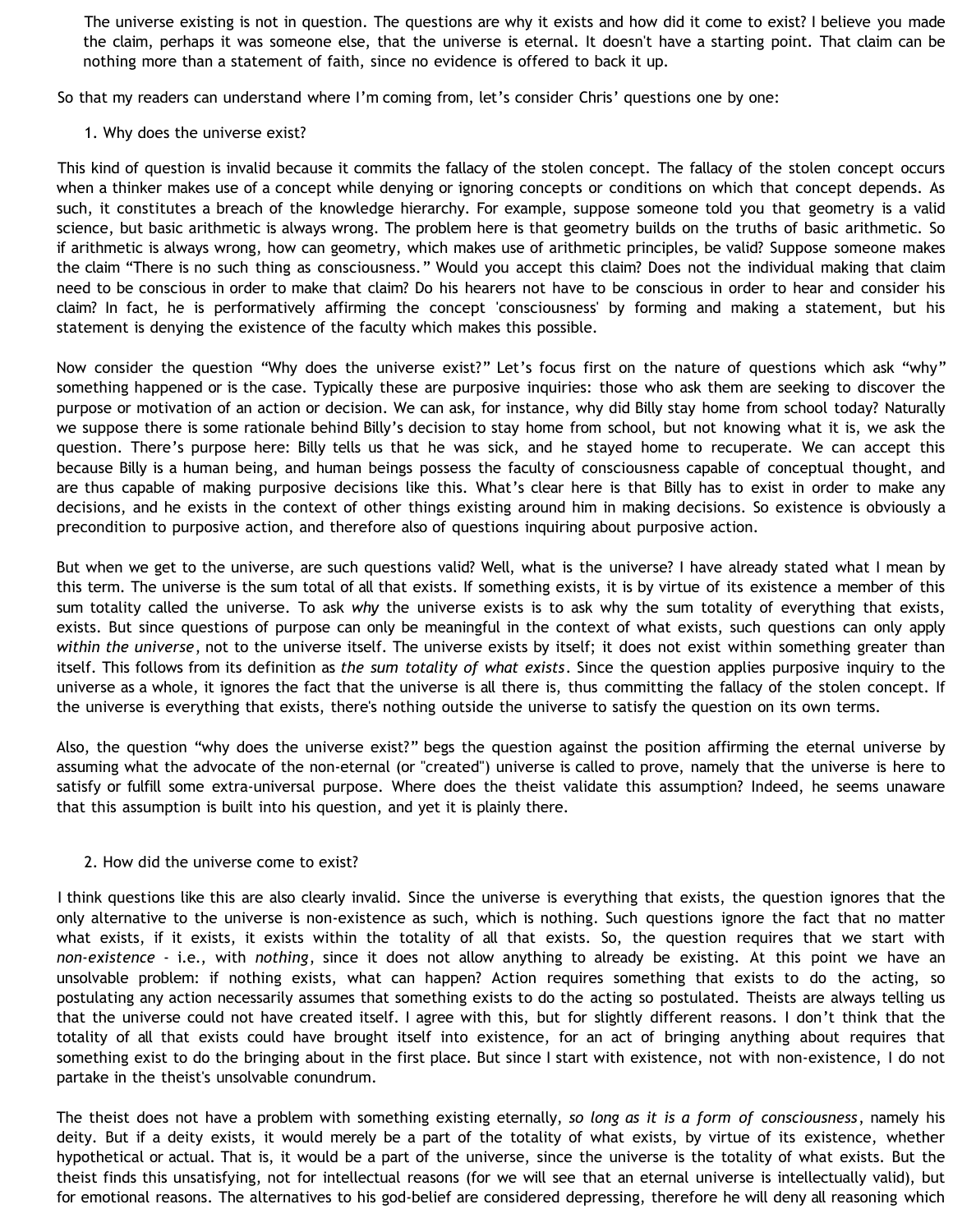conflicts with his god-belief claims.

And yes, I do affirm that the universe is eternal. My reasons for supposing this are already suggested in the foregoing. But an additional point which even many atheists overlook or misunderstand is the fact that time is not metaphysical, it is epistemological. I do not accept the idea that the universe is "a space-time continuum." Time is not a thing existing out in the world that we find and pick up and hold in our hands; figurative expressions such as "I have a lot of time on my hands" notwithstanding. On the contrary, time is a measurement of motion, and requires a fixed standard, such as the earth's revolution around the sun. One revolution around the sun we call a year, and this standard is taken as a unit and broken into various subdivisions to give us the calendar and the clock. When we get to the universe as a whole, however, it's clear that there can be no relationship which can be taken as a standard. The universe is not revolving around some other object to provide a basis for temporal measurement. Time simply does not apply to the universe itself, it only applies within the universe. The universe thus exists outside of time, i.e., eternal.

That's my position, and Chris is free to dismiss it or make fun of it or anything else he likes. I don't really care.

#### Chris wrote:

I understand that you don't buy the theistic reasons for creation, because your mind requires evidence and a logical progression of cause and effect. You cannot contemplate a Divine hand in creation because it is not tidy, it is not mathematical, and it is not sensory based. You require facts, evidence, and logic. Nothing short of God revealing himself to you personally will do. So you retreat to the discernable universe and instead of asking the questions of why and how, you make yourself comfortable with the notion that it just is.

I have not given as reasons against god-belief that "it is not tidy" or that "it is not mathematical." Tidiness is not a condition that I put on claims, and I do not tend to measure claims for their mathematical accuracy unless of course they involve mathematical calculations (such as reconciling an inventory turn-over report or validating my mobile phone bill).

However, I have no choice about my reliance on sense perception, because this is part of my nature. My awareness of the world is made possible by sense perception. Everything I know about the world finds its ultimate basis in sense perception. Theists want to play a little game at this point, asking something like "Did you perceive with your senses the fact that everything you know about the world finds its ultimate basis in sense perception?" But if they practice a little more care in grasping what my statement says, they should see that I did not claim that every truth I know is a truth that I perceive directly. The ultimate basis of knowledge is sense perception, but through the formation of concepts I can build a body of knowledge upon that basis. Because I am able to form concepts, I am not bound to the perceptual level of awareness; I am able to develop broad abstractions which take the perceptual awareness of the world as their basis. I need this perceptual basis in order to build a body of knowledge in the first place. Knowledge of what? Knowledge of the world, of reality, of things that exists. Knowledge requires reason, which is the faculty which integrates and identifies what we perceive. It is not bound exclusively to the empirical level, for concepts are not empirical.

Yes, I do require facts, evidence and logic, because knowledge of the world is based on facts, evidence and logic. I want knowledge, so I go by the facts, the evidence and the logic that connects them together. I have found no gods there. Theists tell me that I need something in addition to these, namely something they call 'faith', which they treat as a kind of faculty like reason, but which operates completely mysteriously, even to the user. What's noteworthy is that the products of faith contradict the products of reason, so there's no valid way to integrate the two. Also, different people claim to know different things by means of faith, so those who claim to know things by faith quite often tend to disagree with each other, unless of course they're reciting from the same playbook. Since it remains completely unclear what faith's 'processes' are (supposing it has any processes to begin with), there's no way to determine whether a mistake has been made, or whether its basis is true, or whether its conclusions (if they can be called that) in fact rest on their stated basis in a rightful manner (we can't say "validly" here because validity is a property of rational thought, not of faith-mongering). So appeals to faith only complicate things, and bring us no closer to actual knowledge of the world. Besides, if one is honest, he has no need to resort to faith to substantiate his position. Either he knows on the basis of reason, or he simply doesn't know - he merely "believes," and even this is questionable.

As for the Christian god revealing itself to me... Well, it allegedly did this for Saul of Tarsus, did it not? The Christian god doesn't play favorites, does it? It seems that, if the Christian god exists and wants me to believe it exists and become a devoted follower and witness, it is free to do for me what it did for Saul of Tarsus. In fact, according to the legends we find in the New Testament, Saul was a violent persecutor of Christians. I'm quite the opposite: I'm trying to help Christians. Perhaps if I become a persecutor like Saul of Tarsus, the Christian god will pay me a visit?

Chris writes: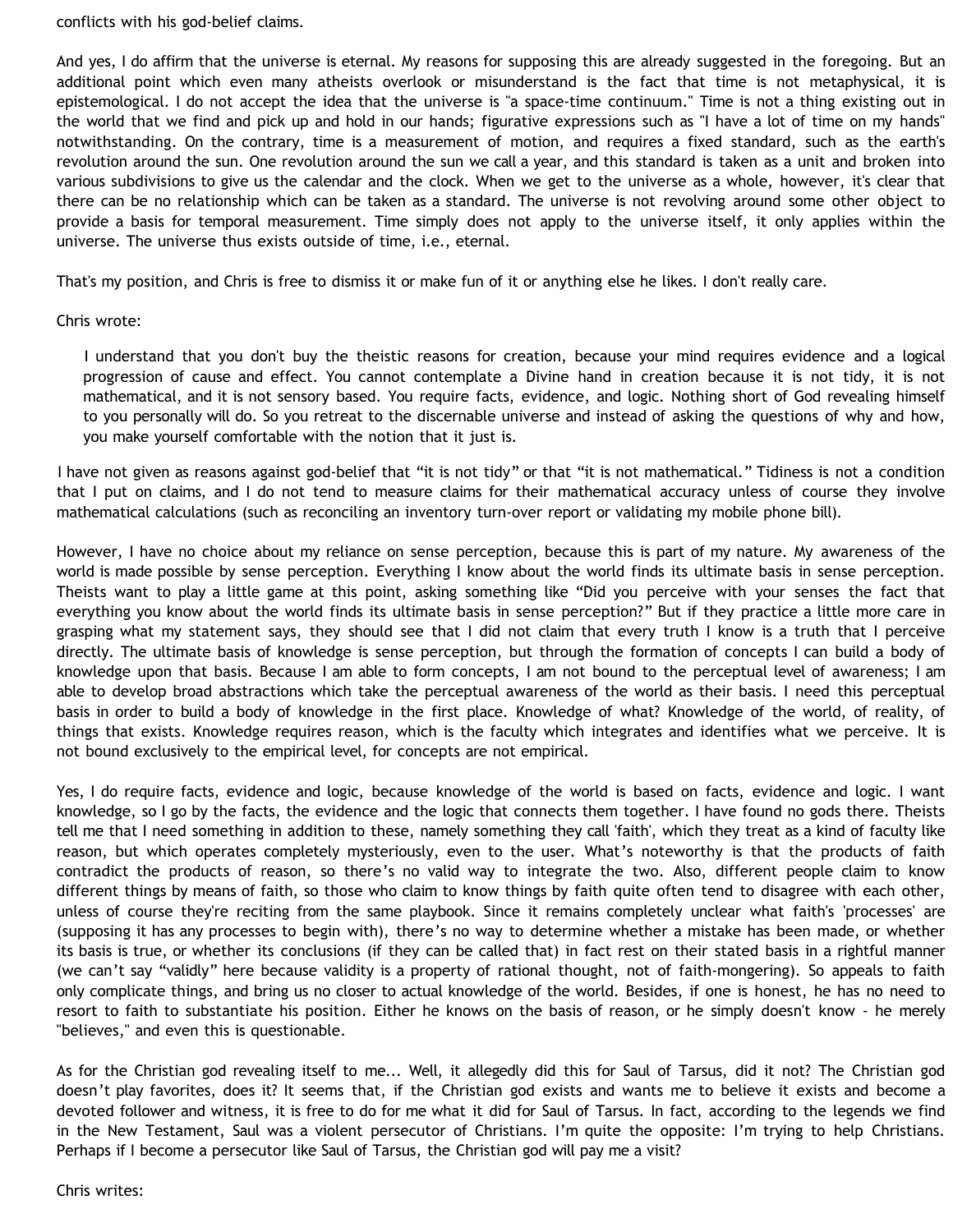To answer your challenge of how I am aware of my God (to spare my jugular), my spirit attests to his spirit. My heart knows God, even as my mind struggles to keep up. I have felt God's spirit in my life. I have felt his directing hand. I have felt his assurances. When I become agitated, my appeals to him for relief are answered. This of course, is unsatisfactory to those whose requirements for belief are completely captive to the "sense modalities".

All of this suggests that Chris is "aware" of his god by directing his attention inwardly, by consulting some internal impulse or set of feelings which are in fact not a means of acquiring and validating knowledge of the world. By saying "my spirit attests to his spirit," Chris gives us nothing that we can examine and understand, unlike what we can know of the process of reason. He does not identify what he means by "my spirit," or "his spirit," or the process by which the one "attests to" the other. He says that his "heart knows God." But this gives us no further understanding of *how* he could know what he claims to know. What does he mean by "heart" in this context, and what is the means by which it "knows God"? Without an understanding of the process by which this alleged knowledge is to be acquired and secured, how does Chris know that he hasn't made an error? Or, is "error" simply not possible in such a case, because there is no actual process here? John Frame says "We know without knowing how we know." ([Presuppositional Apologetics: An Introduction \(Part I\)](http://www.thirdmill.org/files/english/html/pt/PT.h.Frame.Presupp.Apol.1.html)) Now, that's not very helpful, nor does it give me any confidence that John Frame really knows what he claims to know. He knows *no how*, that is, without method, process, understanding or assuredness. This is by definition what we mean by a baseless claim.

What's noteworthy is that adherents to different religions claim their truths on a similar non-basis, saying that they "know" by some internal testimony which we're expected to accept on their say so. And when we don't, they get upset at us, sometimes calling us names, condemning us to imaginary realms of eternal punishment, sometimes even taking up arms against us for the threat of doubt and non-belief that we represent. If what they claim is all so true, why do we get such attitude when we express doubts or question their claims?

Also noteworthy is the fact that Chris does not enlighten us on how we can distinguish what he calls "God" from something he is merely imagining. This was my other question to him. To make matters worse for him, he appeals directly to his feelings when he says "I have felt God's spirit in my life. I have felt his directing hand. I have felt his assurances." Basing one's knowledge on his emotions is called subjectivism. Essentially it is the claim that something is true because we want it to be true. Typically subjectivists are not so openly brazen about their reliance on emotions as their epistemological rudder, seeking instead to camouflage their noetic vice.

But I do thank Chris for his comments here, for they strongly confirm the conclusion I came to in my blog [Carr vs. Cole,](http://bahnsenburner.blogspot.com/2006/06/carr-vs-cole.html) namely that *Jesus is a mood*, not an actual *person*. His god-belief is merely a set of feelings, not a set of truths.

Chris concluded his comments, writing:

You say that the universe is neither a cause nor an effect. Again, I say that a statement like that requires faith, because you cannot present evidence supporting it. I say that God is the cause and the universe is the effect. Evidence? Plenty, but none to your satisfaction. Again, I assert impasse.

Yes, I say that the universe is neither a cause nor an effect, and I have given substantial reasoning to say this. This has to do with what we mean by 'universe'. I have given my definition for this term; Chris has yet to give his. By universe I mean the sum totality of all that exists. Since the concepts 'cause' and 'effect' both presuppose existence as a necessary condition, they can only have meaning within the universe. They cannot refer to the universe as a whole. My reasoning is my evidence, and crucial to understanding my reasoning is an understanding of my definitions. If the universe is everything that exists, how can one say that it is an effect of something beyond it? The sum totality of what exists is the sum totality of what exists, i.e., nothing exists outside that sum totality.

Chris says he has "plenty" of evidence to support his claim, whose "truth" he apparently "knows" by means of consulting his internal feelings," that "God is the cause and the universe is the effect." From what I have seen, he has not presented his evidence for this claim, and what he has stated gives me no confidence to suppose that he has any objective evidence to present in support of it, and what he has left unstated (namely how we as his hearers can confirm that he is not mistaken or how we can distinguish between what he calls "God" and what he may merely be imagining) gives little confidence that even he truly believes these claims deep down.

by Dawson Bethrick

*posted by Bahnsen Burner at [2:00 PM](http://bahnsenburner.blogspot.com/2006/07/responding-to-chris.html)*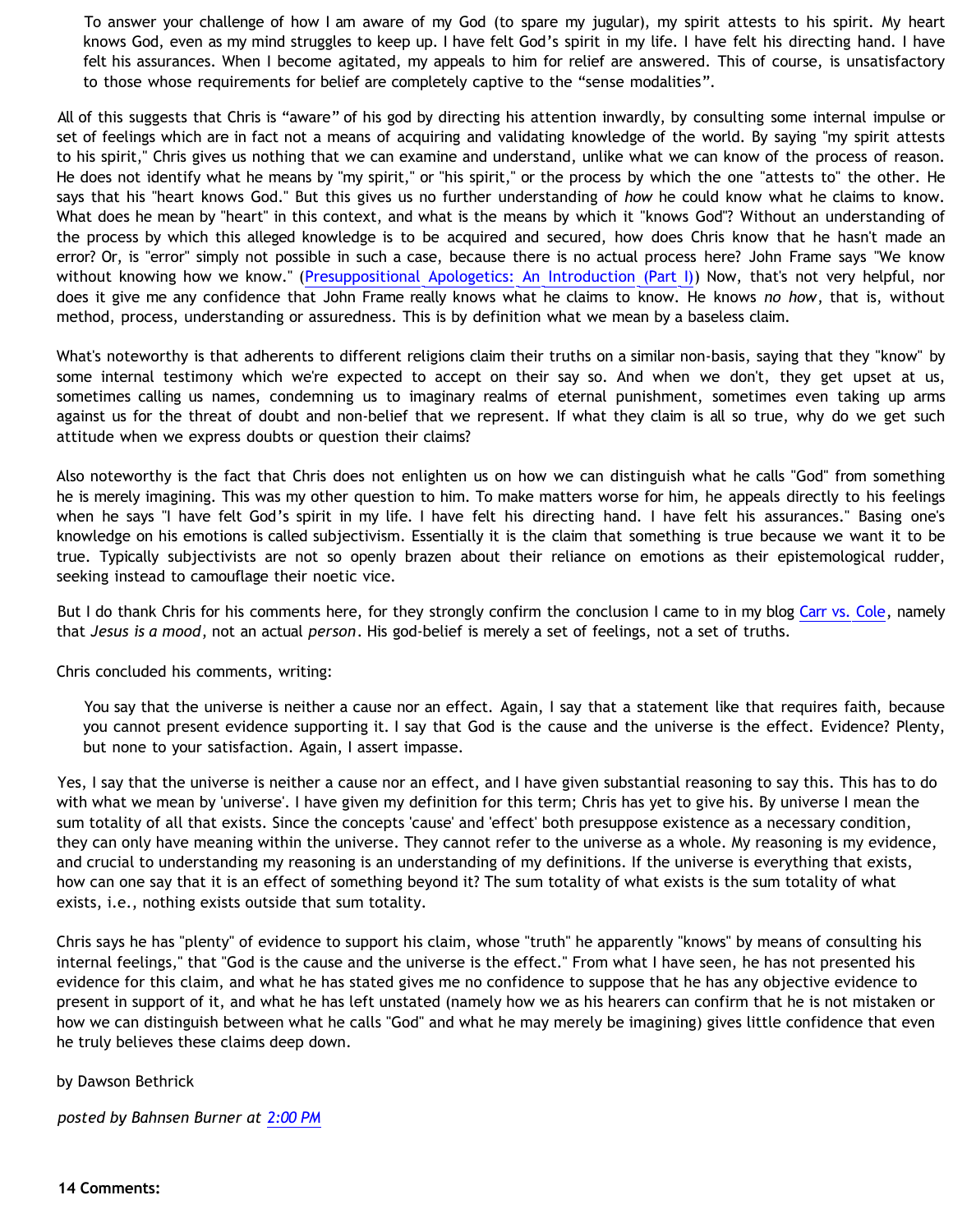### [Francois Tremblay](http://www.blogger.com/profile/7715861) said...

Hey Dawson. I have made a link back to you from my new blog, Check Your Premises ( [http://francoistremblay.wordpress.com/](http://francoistremblay.wordpress.com/ ) ). Keep up the good work!

# [July 31, 2006 7:50 PM](http://bahnsenburner.blogspot.com/2006/07/115440065826726510)

### [Chris](http://www.blogger.com/profile/17796086) said...

Dawson- I too am very busy and have little time for blogging or commenting, but I do sometimes enjoy the back and forth interaction with non-believers. But I did want to respond to your post. There are a few items I would like to address and then we can let the vultures devour my lifeless carcass.

You will notice all of your quotes in italics.

First off:

He does not demonstrate that he has grasped what I have presented, nor does he interact with what I have stated. Instead, he accuses me of arrogance and complains over the prospect that I might think that I "have it all figured out." I don't claim to "have it all figured out," but so what if I did? I know that I don't believe in any gods. And I know why.

Dawson, the accusation of arrogance goes directly to your "tone" and the abundance of words and sentence constructions that are meant to confuse meaning rather than convey it. Atheists are nothing if not completely infatuated with the sound of their own voice and the self professed brilliance of their arguments. It is clear from talking to many atheists of the highly educated variety that what is really at issue here is worship. Atheists want what we Christians or Theists give God; worship.

This response will have little in the way of "if A is this and B is thus, then C must be that or you have a fallacy of something or other". I took one semester of logic in college and found it to be dreadfully boring. If it weren't for the blonde in the pink sweater, I would have dropped it.

The whole post boils down to this: Dawson – "I don't believe in any gods" Chris – " I believe in God"

Falsehood and arbitrariness are not useful to any legitimate need that man has.

This is naïve and frankly coming from a worldly wise individual, disingenuous.

I'm interested in knowledge, not in "mysteries." And what's more, I'm interested in leading an honest life, not in pretending to have a knowledge from beyond that I don't really have.

Admirable, but not realistic. You don't fancy yourself much of a gambler I take it? How about the stock market? Or Real Estate speculation? In fact, much of life involves weighing facts, suppositions, beliefs, making decisions and then acting on those decisions. You watch a stock move over time. You think based on your analysis that its PE ratio demonstrates an undervaluation. You call your broker and you take a position based on the best information you had up to that moment. The next day the SEC announces that the company is involved in a stock manipulation scheme and indictments are imminent. You lose it all because you can't unload the stock fast enough. The minute you picked up the phone to buy that stock you were engaged in an act of faith. Your knowledge only took you so far, then you had to act.

Take horse racing. You can know how each horse runs on each surface and for what distance. You can handicap them until the cows come home, but eventually you need to place a bet.

Jumping out of airplanes is fun. I've made over 500 jumps in my life. You practice, you drill, you train, you buy the best equipment, you pack your own equipment and you do everything by the book. At the end of the day, you are very nearly 100% equipment dependent and actually taking that step out of the aircraft is an act of faith. You have knowledge, but its worthless without action.

You don't "pretend to have a knowledge" from beyond that you don't really have. Neither do I. I have knowledge, objective truths, subjective truths and beliefs, as do you. One of my beliefs is that God created us and the Universe. It's akin to jumping out of the airplane, or placing your bet, or executing the buy order. The knowledge I have is creation itself, a book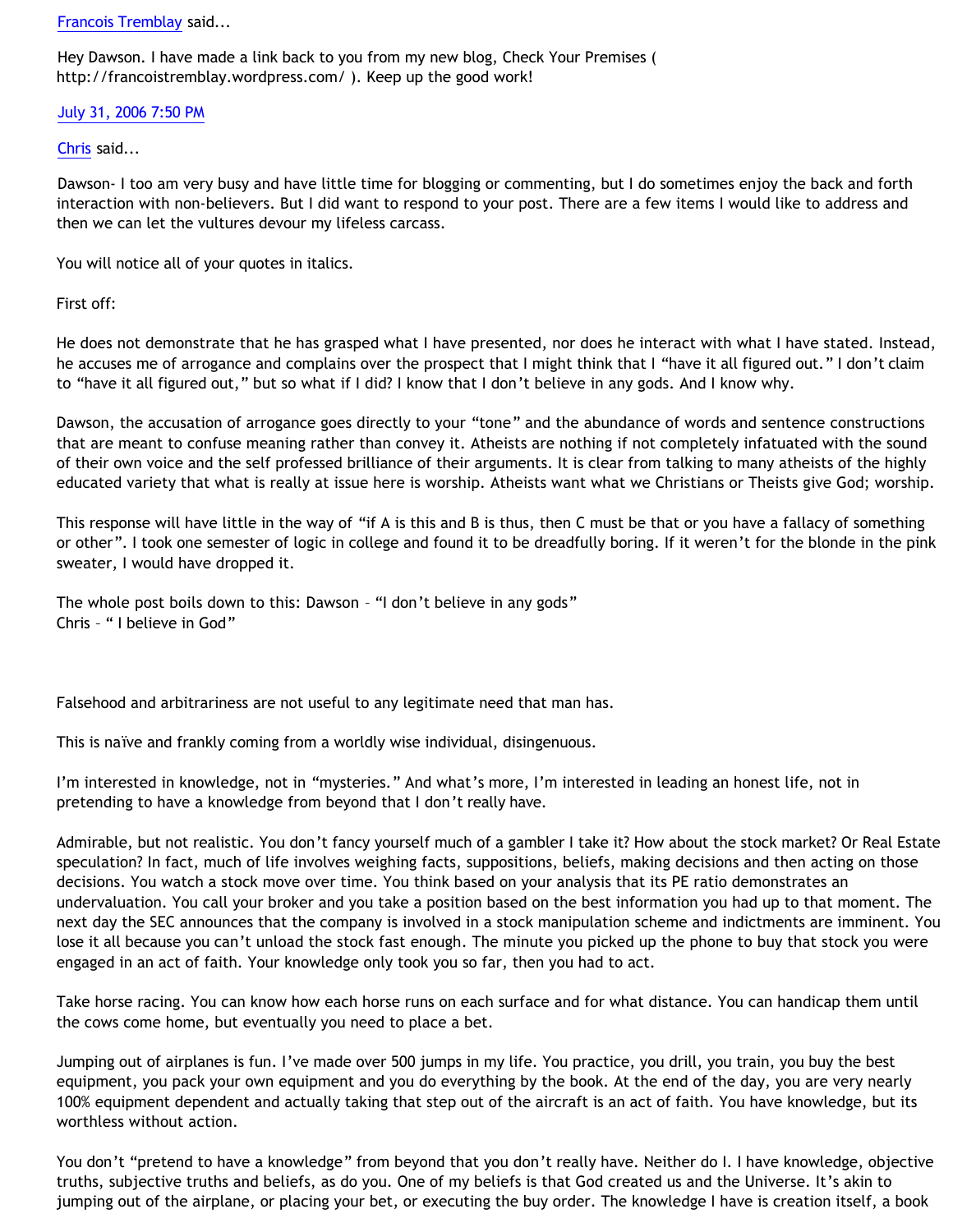of prophecy and fulfillment, and a happy life in service to God, who has bestowed upon me many blessings. These things I know.

One thing that I do know is that he has not refuted anything I have presented. In fact, it does not even appear that he has tried to do so. Rather, he seems to be upset that I have confidence in my verdicts. But calling me "arrogant" does not refute my verdicts.

The arrogance is just the envelope in which you deliver your message. But this is not an uncommon trait among atheists, or theists for that matter. I just find that it engenders ill will and makes communication difficult. Its not practical.

The substance of my disagreement with you is plainly elucidated. I believe that you have arbitrarily assigned a value to creation that is not in evidence. You say that it is eternal. The only knowledge that you have is that creation exists because you experience it with your sense modalities. You cannot from there state with any degree of certainty that it always existed.

I asked the question, "Why does the universe exist?"

To which you responded:

This kind of question is invalid because it commits the fallacy of the stolen concept…

And on and on…

Also, the question "why does the universe exist?" begs the question against the position affirming the eternal universe by assuming what the advocate of the non-eternal (or "created") universe is called to prove, namely that the universe is here to satisfy or fulfill some extra-universal purpose. Where does the theist validate this assumption? Indeed, he seems unaware that this assumption is built into his question, and yet it is plainly there.

I ask what people have been asking forever and you respond with verbal mathematics. All of this is quite impressive but you' ve completely evaded my question, claiming it to be invalid. The "why" questions lie at the root of all scientific inquiries and leaps in understanding. What if Newton never pondered the "why" of gravity? Discoveries of any kind, monumental or mundane require first that questions like this be asked. I could go on and on with this. It's such a basic question but within the context of our discussion it's "invalid" because it commits the fallacy of x not wanting y to impart b to the second power! Please. You are not communicating to anyone here but yourself.

2. How did the universe come to exist?

I think questions like this are also clearly invalid….

And on and on and on.

It's another great question and the simple fact is, that you do ponder it and you can't reconcile it so you retreat to your syllogisms and your logical fallacies instead of saying, "I don't know and I'm unwilling to guess."

Since the universe is everything that exists, the question ignores that the only alternative to the universe is non-existence as such, which is nothing. Such questions ignore the fact that no matter what exists, if it exists, it exists within the totality of all that exists. So, the question requires that we start with non-existence - i.e., with nothing, since it does not allow anything to already be existing. At this point we have an unsolvable problem: if nothing exists, what can happen? Action requires something that exists to do the acting, so postulating any action necessarily assumes that something exists to do the acting so postulated. Theists are always telling us that the universe could not have created itself. I agree with this, but for slightly different reasons. I don't think that the totality of all that exists could have brought itself into existence, for an act of bringing anything about requires that something exist to do the bringing about in the first place. But since I start with existence, not with non-existence, I do not partake in the theist's unsolvable conundrum.

"I start with existence" is an arbitrary starting point as I said previously. You don't have an unsolvable conundrum because you have not dared to put yourself in a position to have to solve it. You have placed your parachute on your back and have boarded the airplane but have refused to jump. This is weak and intellectually dishonest. Everything you see around you, the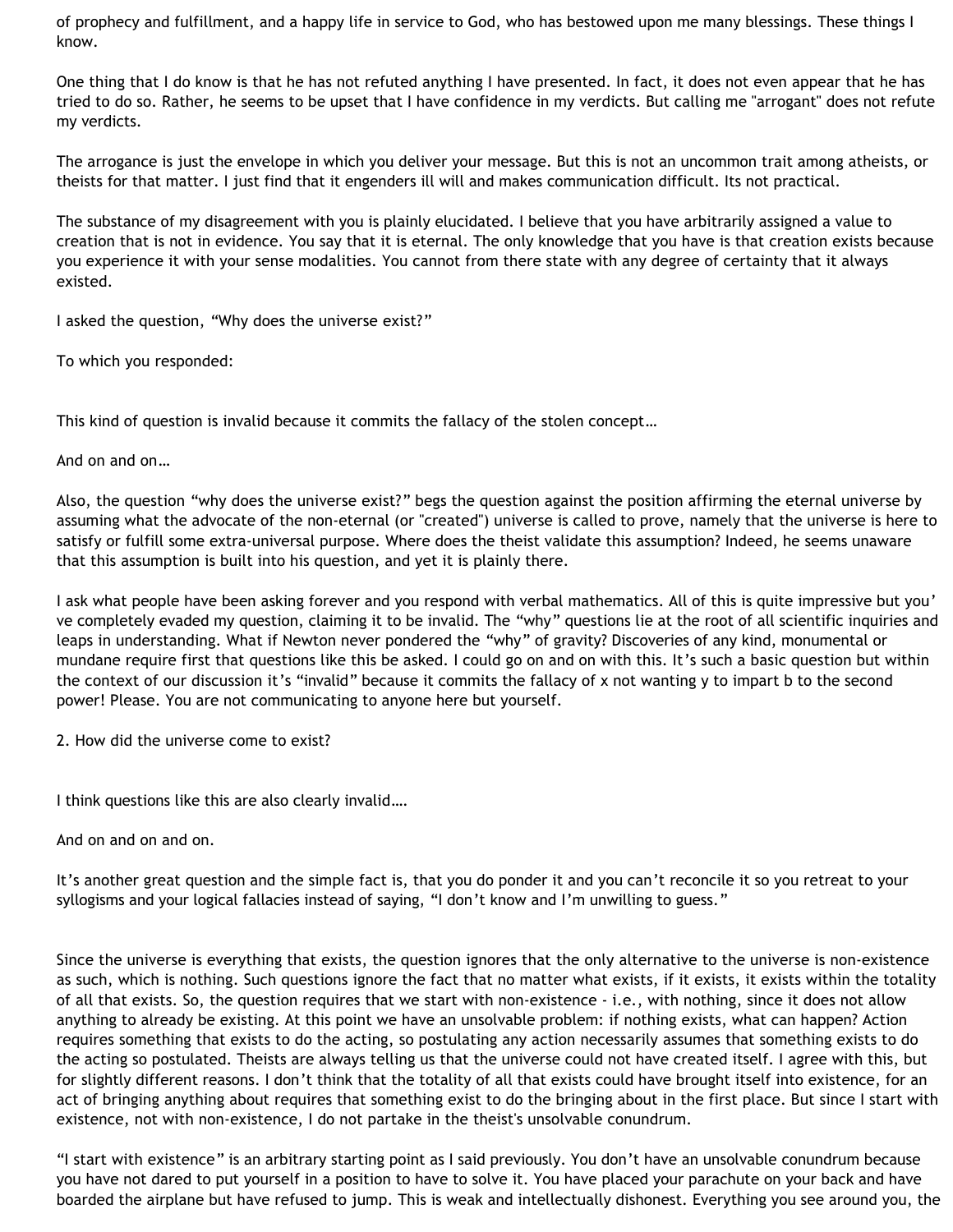sum total of your life experiences has starting points. The natural world is comprised of things individually, each with a starting point. Astrophysicists and Geologists have dated the earth. They give a range of dates, but dating something clearly points to a beginning point. Trees grow from seedlings, birds hatch from eggs, there is a cycle of life and everything has a starting point. And I know at this point your saying "Well, now you are committing the fallacy of assumption" or some such nonsense. Whatever. Astrophysicists have also concluded that observable celestial matter is moving out from a center point at a defined rate of speed. This indicates that all of this matter started somewhere else, likely the same place and was forced out in a tremendous explosion. What we see around us now, has not always been as we see it. The conclusion that I draw from this is that given that the universe is made up of things, all with starting points, it makes sense to me that it too had a starting point.

I don't think that the totality of all that exists could have brought itself into existence, for an act of bringing anything about requires that something exist to do the bringing about in the first place.

Precisely! What are we arguing for? I believe what you say here. It makes perfect sense. You see it's just as much a leap for me to believe that the universe always existed as it is for you to believe that something (God) that brings about the universe always existed.

And yes, I do affirm that the universe is eternal. My reasons for supposing this are already suggested in the foregoing. But an additional point which even many atheists overlook or misunderstand is the fact that time is not metaphysical, it is epistemological. I do not accept the idea that the universe is "a space-time continuum." Time is not a thing existing out in the world that we find and pick up and hold in our hands; figurative expressions such as "I have a lot of time on my hands" notwithstanding. On the contrary, time is a measurement of motion, and requires a fixed standard, such as the earth's revolution around the sun. One revolution around the sun we call a year, and this standard is taken as a unit and broken into various subdivisions to give us the calendar and the clock. When we get to the universe as a whole, however, it's clear that there can be no relationship which can be taken as a standard. The universe is not revolving around some other object to provide a basis for temporal measurement. Time simply does not apply to the universe itself, it only applies within the universe. The universe thus exists outside of time, i.e., eternal.

I agree with your assessment of time. This is what confuses people about the Creation account in the bible. A day to God cannot mean the same thing as a day to man. A literal interpretation of these passages must be framed within the context of time that you suggest above. Where you go off the tracks is to assume that because time is reconciled differently within the context of the universe, that the universe doesn't have a starting point. That isn't a factual statement. You don't have knowledge of this. I'm sure this is a fallacy of something or other, pick one.

That's my position, and Chris is free to dismiss it or make fun of it or anything else he likes. I don't really care.

I have not given as reasons against god-belief that "it is not tidy" or that "it is not mathematical." Tidiness is not a condition that I put on claims, and I do not tend to measure claims for their mathematical accuracy unless of course they involve mathematical calculations (such as reconciling an inventory turn-over report or validating my mobile phone bill).

However, I have no choice about my reliance on sense perception, because this is part of my nature…

My awareness of the world is made possible by sense perception. Everything I know about the world finds its ultimate basis in sense perception.

How do you explain or reconcile the concepts of consciousness, self awareness, and intuition? These are not neat, quantifiable topics. They don't fit tidily into your requirements for facts, evidence, and logic. You have a brain, but what gives rise to your mind?

Also, different people claim to know different things by means of faith, so those who claim to know things by faith quite often tend to disagree with each other,…, Since it remains completely unclear what faith's 'processes' are (supposing it has any processes to begin with), there's no way to determine whether a mistake has been made, or whether its basis is true, or whether its conclusions (if they can be called that) in fact rest on their stated basis in a rightful manner (we can't say "validly " here because validity is a property of rational thought, not of faith-mongering).

This is true. But put 25 atheists in front of a Shakespeare play and you will get 25 different versions of what the master himself was saying. This is not a criticism. This is humanity. There are in fact, unifying principles and beliefs in Christianity. The books of the bible are many. There are 66 books written by 41 different people over a period of 1600 years. There are bound to be some differences of opinions. There are bound to be differing subjective truths, as many as there are believers. There is however, only one objective truth and we are all searching for it. Tell me, what are the unifying principles of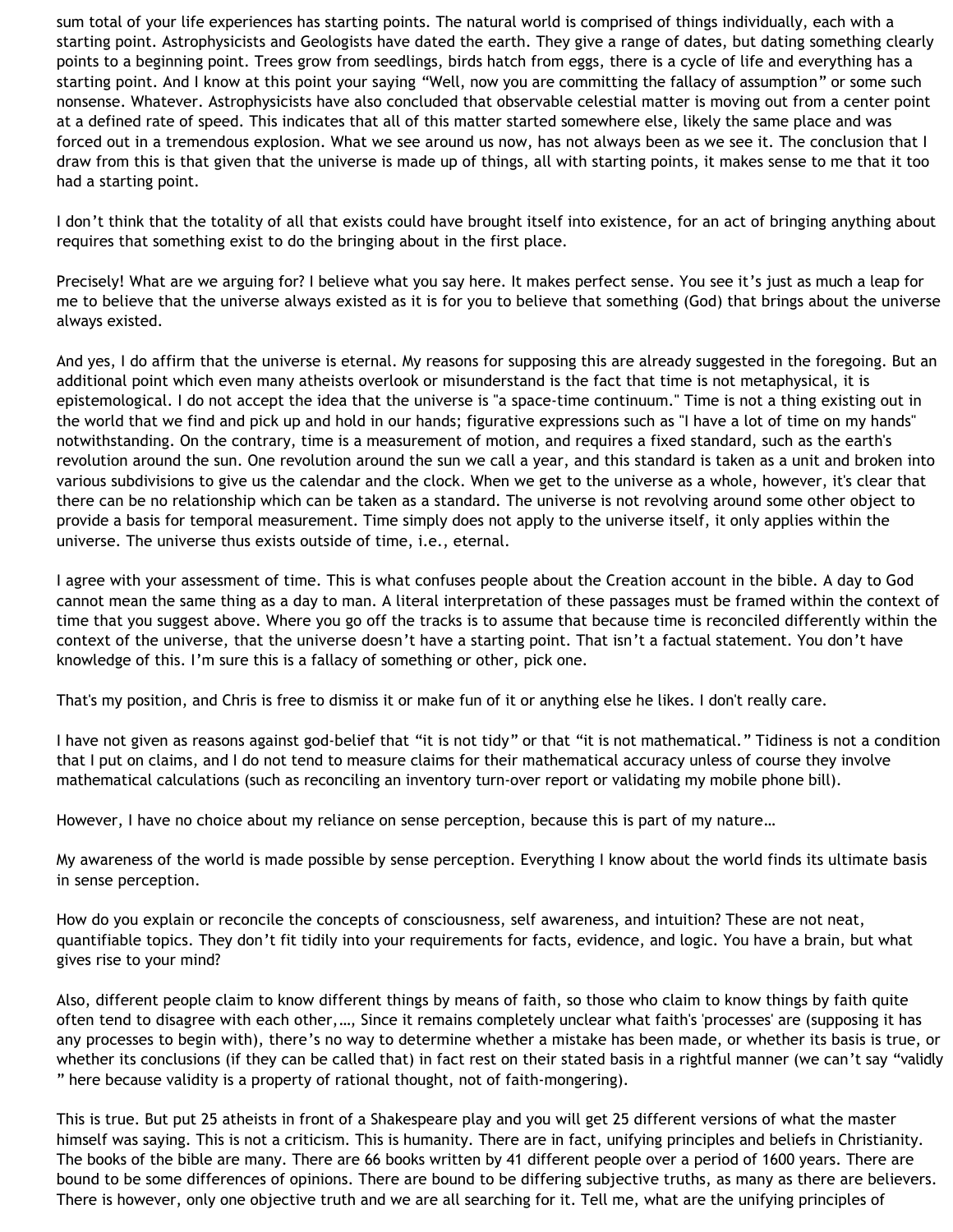Atheism? What is your unified world view? Perhaps the only one I can see is that you all hate or have contempt for Christians/Theists?

Also noteworthy is the fact that Chris does not enlighten us on how we can distinguish what he calls "God" from something he is merely imagining.

Call it a gut feeling, an intuition, or a higher consciousness. Let's just say that when I jump out of the airplane, I'm convinced my chute will open. Call it God's spirit working for me in my life. Call it a happiness that you can't possibly imagine.

Dawson, I suspect that nothing short of a miraculous event in your life or God revealing himself personally to you as he did Saul of Tarsus, will make you see the wisdom of God. Until then, until all the facts have been presented, and I believe that they will, keep an open mind. All good scientists keep an open mind.

Regards, Chris

# [August 01, 2006 7:40 PM](http://bahnsenburner.blogspot.com/2006/07/115448640416614409)

[Chris](http://www.blogger.com/profile/17796086) said...

The transition from Word to your blog comments has eliminated the italics. My apologies.

Chris

[August 01, 2006 7:41 PM](http://bahnsenburner.blogspot.com/2006/07/115448647023915303)

[Frank Walton](http://www.blogger.com/profile/10663796) said...

Dawson, you couldn't incinerate ice if you ate it.

[August 04, 2006 7:41 PM](http://bahnsenburner.blogspot.com/2006/07/115474568756227580)

[Beast\\_of\\_\\_Burden](http://www.blogger.com/profile/28854250) said...

Chris:

Your examples of examining facts, reaching conclusions and acting on them are not examples of faith. It seems that you don't understand the meaning of the word, so I will define it for you, straight from the dictionary.

1. Belief that does not rest on logical proof or material evidence. See Synonyms at belief. See Synonyms at trust.

- 2. Loyalty to a person or thing; allegiance: keeping faith with one's supporters.
- 3. (often) Faith Christianity. The theological virtue defined as secure belief in God and a trusting acceptance of God's will.
- 4. The body of dogma of a religion: the Muslim faith.
- 5. A set of principles or beliefs.

1. Obviously this is not the definition you were using as you are talking about the analysis of facts to decide a course of action. This is the definition that you seemed to be using originally as you were describing a personal sensation, not material evidence.

2. This is not an accurate description; you are not being loyal to those ideas, you are merely looking at facts and thinking logically.

3. This type of faith would obviously be of no use in making bets based on logic.

4. This is also not related to facts or analytical decision-making.

5. This could be the one you were using above, but only in the very broad sense that you believe that facts and logic will lead you to the best outcome. EX. I have faith that the way I was taught to pack my parachute is effective.

Now, you don't seem to grasp his argument for the eternal existence of the universe at all. First, keep in mind that if the universe includes everything that exists, it would include god. Second, keep in mind that this theory does not explain the big bang, as that is not the question you asked. This simply says that the matter that caused the big bang, if that is what you believe, was already part of the universe. (It did not come from nowhere)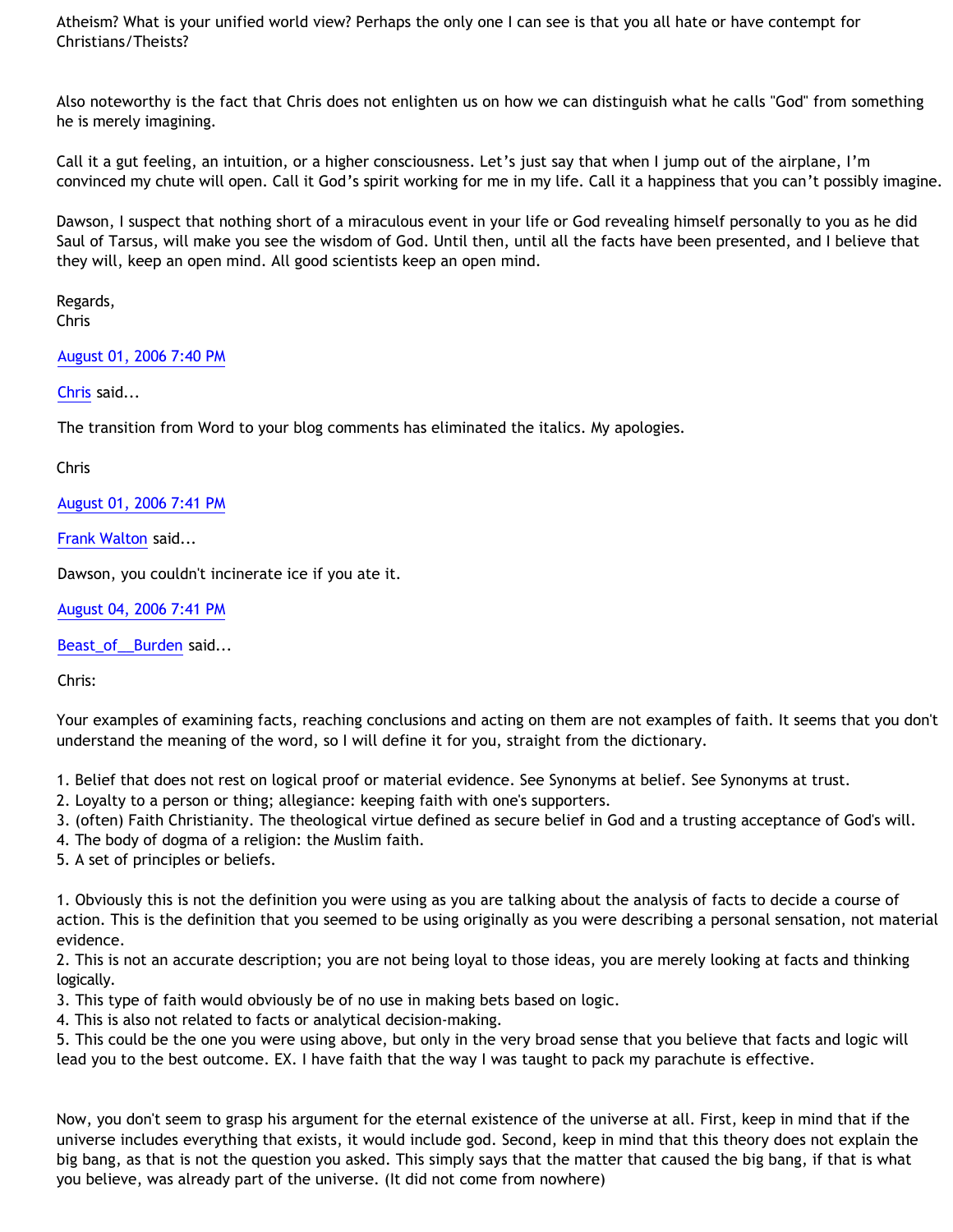Now, there are two possibilities, either the universe can exist or it could not exist in "the beginning."

Universe does NOT exist: There is no god, and there is no matter, therefore nothing could come into being from nothing. Universe does exist: There is either a god, or matter, or both in the universe, therefore things can exist.

Since things obviously exist now, the universe did exist in "the beginning," or in other words it always existed.

Finally, his point that different people receive different personal experiences of faith "from their gods" was not referring to Christians disagreeing on the message. It was referring to the fact that Christians, Buddhists, Muslims, Hindus, Jews, and every other religious group all have equally powerful experiences that "prove" their faith is correct. Therefore, the best alternative is that most of these experiences are wrong. This means that these personal experiences of feeling god are undeniably unreliable, and if your personal experiences are most likely incorrect grounds on which to base your faith, and you don't have any facts to base your faith on, your faith is rather irrational.

# [August 05, 2006 8:20 PM](http://bahnsenburner.blogspot.com/2006/07/115483443465754864)

[Daniel Morgan](http://www.blogger.com/profile/15150803) said...

Walton,

You are such a goddamned twit. Incineration means to burn something to ashes. Eating ice would melt it, as well as vaporize some fraction of it inside your stomach. Not only could Dawson not incinerate ice, moron, no one could...but they could vaporize it.

You raise an interesting point, though, in your choice of ice over, say, wood. Perhaps what you meant was "vaporize"?

If you'd taken an introductory chemistry course, you'd've learned that the specific heat for water is quite high -- it takes quite a bit of heat energy, q (Joules), to vaporize ice, where  $q = C^*m^*dT$ , and  $C =$  specific heat (J/[g\*K]), m = mass (g), and dT = temperature change (K).

The specific heat capacity of water is approximately ten times that of iron, for example, approximately forty times that of gold...and approximately three times that of wood. So if Dawson were completely stupid, as, say, you appear to be, he would choose to try to put his energy into vaporizing water rather than incinerating wood. If you aren't aware, Frankie, all it takes to incinerate wood is a very small amount of focused heat energy -- the energy of activation, in order to start the combustion of cellulose. Once some of the cellulose combusts, it releases a huge amount of energy (exothermic process) which in turn autocatalyzes the process (spontaneously spreads the fire).

Perhaps you should stick to hurling insults at atheists and not try so hard to be funny/thoughtful/quasi-witty. It just makes you look ever more the twit we already love you for being.

Now, hurry along and write a post on this on your blog which no one will read, and link to it as many times as possible, on as many forums and blogs and comboxes as possible, hoping you'll finally get a few hits. [maybe even your first returning visitor!]

[August 11, 2006 12:18 PM](http://bahnsenburner.blogspot.com/2006/07/115532392686154662)

[Aaron Kinney](http://www.blogger.com/profile/8138664) said...

Oh my God Daniel that was absolutely priceless. Fuck an ayyyyy!

Okay now seriously, Dawson, I made a post about your recent comment at my blog. I hope you dont mind. In fact I think youll like it. I am on a spiritual quest you obtain 20/20 vision for you!!!

# [Click here!!!!!](http://killtheafterlife.blogspot.com/2006/08/operation-pray-dawsons-way-to-2020.html)

Hope you enjoy it. Lets get you some free (not to mention divinely inspired) 20/20 vision ;-)

[August 11, 2006 4:03 PM](http://bahnsenburner.blogspot.com/2006/07/115533738073244353) [J](http://www.blogger.com/profile/29201249)

[ohn Flavin](http://www.blogger.com/profile/29201249) said...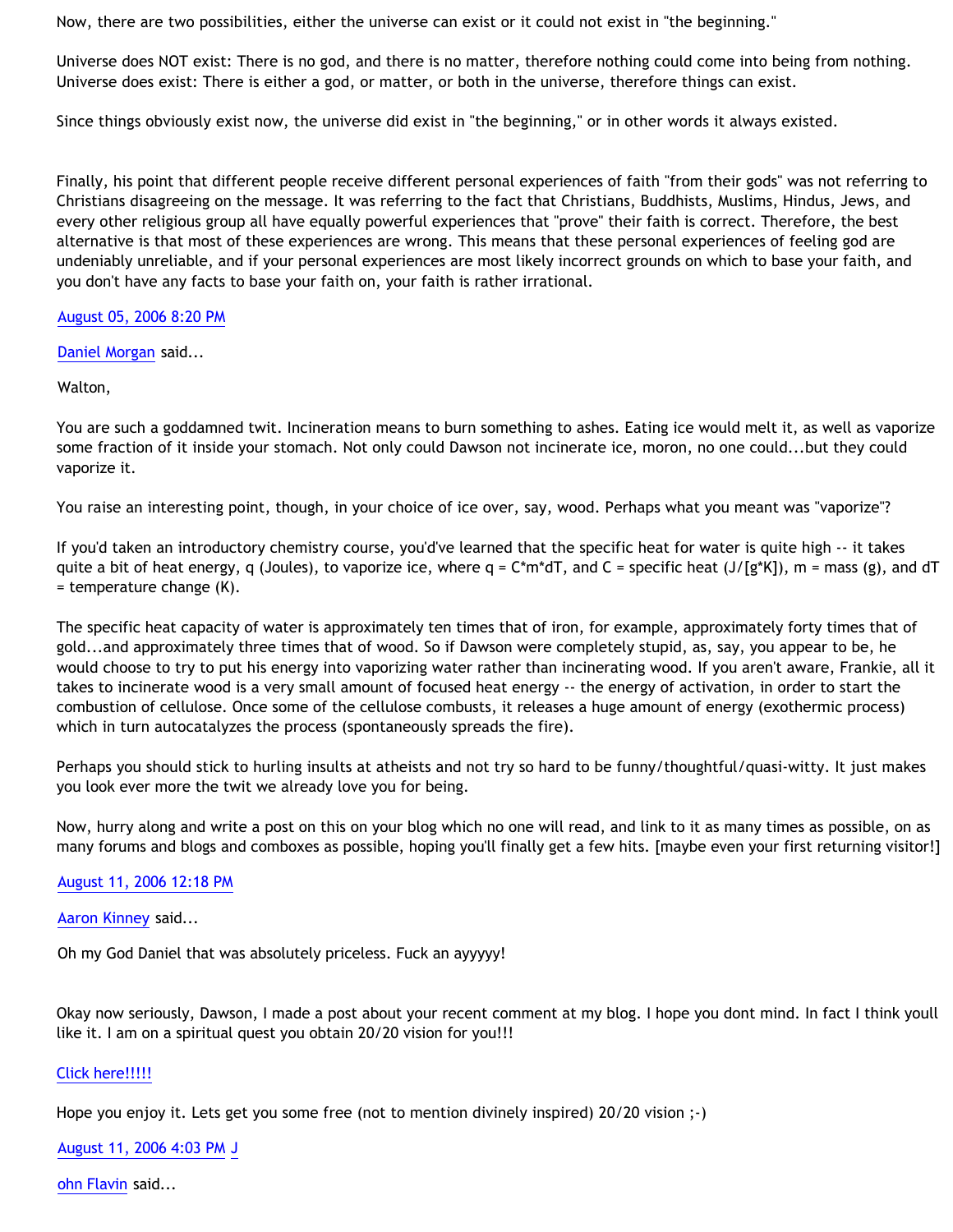### First, a small response to Chris:

*The "why" questions lie at the root of all scientific inquiries and leaps in understanding. What if Newton never pondered the "why" of gravity?*

This shows an *extremely* misguided notion of what science is. Science never asks "why" things are, merely "how" they happen. In fact, Newton specifcally avoided the "why" of gravity, saying, *I have not been able to discover the cause of those properties of gravity from phenomena, and I frame no hypotheses; for whatever is not deduced from the phenomena is to be called a hypothesis, and hypotheses, whether metaphysical or physical, whether of occult qualities or mechanical, have no place in experimental philosophy* [science]. Questions of causality have their place in philosophy and theology, not science.

### Now to Dawson:

*I do not accept the idea that the universe is "a space-time continuum."* 

Why not? The concept of a spacetime continuum really only means that in order to exist, something has to exist not only in space but also in time. Just as no object we know of can be only two-dimensional, as everything has *some* extension in all three spacial dimensions, so too no object can have no extension in the time dimension. Everything that exists, in order to exist, has no exist some*where* and some*when*. The spacetime continuum is verifiable in reletavistic effects, and I'll provide examples if you'd like.

# Dawson:

*Time simply does not apply to the universe itself, it only applies within the universe.*

My problem with this comment may lie in confusion over how you defined "universe." Your definition for universe is, *the sum total of all that exists.* My question is: is the universe actually an extant "thing" and thus a member of its own set, or, being the sum of other extant things, does it not actually exist as a thing in its own right? I can see either being true, but I'm not sure which you mean.

I think I may also take issue with the sentence *The universe thus exists outside of time, i.e., eternal.* As soon as anything exists then the universe, as the sum of all things that exist, also exists. But that thing cannot exist without existing somewhere and somewhen. Really, spacetime and the universe as you've defined it are the same thing. Time is a relationship between things that exist, and so is the universe. The universe doesn't exist "outside" of time because the universe, as a sum, only exists when things exist, and when things exist so does time.

That being said, I want to tell you that I like your blog. I've only started reading it today, and already I'm a big fan. Thanks for taking your time out to write for all of us.

# [August 11, 2006 4:30 PM](http://bahnsenburner.blogspot.com/2006/07/115533904144466111)

# [Lui](http://www.blogger.com/profile/10714493) said...

What I find most difficult to comprehend is: why should there be matter instead of none-matter? (when I say "why", it's because of my lack of sophistication in being knowledgeable or imaginative enough when it comes to asking these types of deep questions. I'm trying to avoid introducing motive into the equation. Perhaps I should say "How is it that there is") This is screwing with my mind. What is matter at the most fundamental level? What is matter made of? "Why" does it exist at all instead of an empty void? "Why" should there even be a universe? Why not just an eternal "lights out", and nothing to call a universe, period? The more I think about it, the more it makes me suspect that the universe is absurd. I don't know if anyone really understands what I mean here, but it's starting to piss me off, and frankly, it's quite depressing, God or no God.

[August 19, 2006 6:59 AM](http://bahnsenburner.blogspot.com/2006/07/115599599436098567)

[Aaron Kinney](http://www.blogger.com/profile/8138664) said...

Lui,

The Hartle Hawking Wave Function of the Universe theory has some of the answers that you are looking for.

Dawson,

My blogs "Hit List" has been updated due to recent changes in the blogosphere. Check it out when you get a chance!